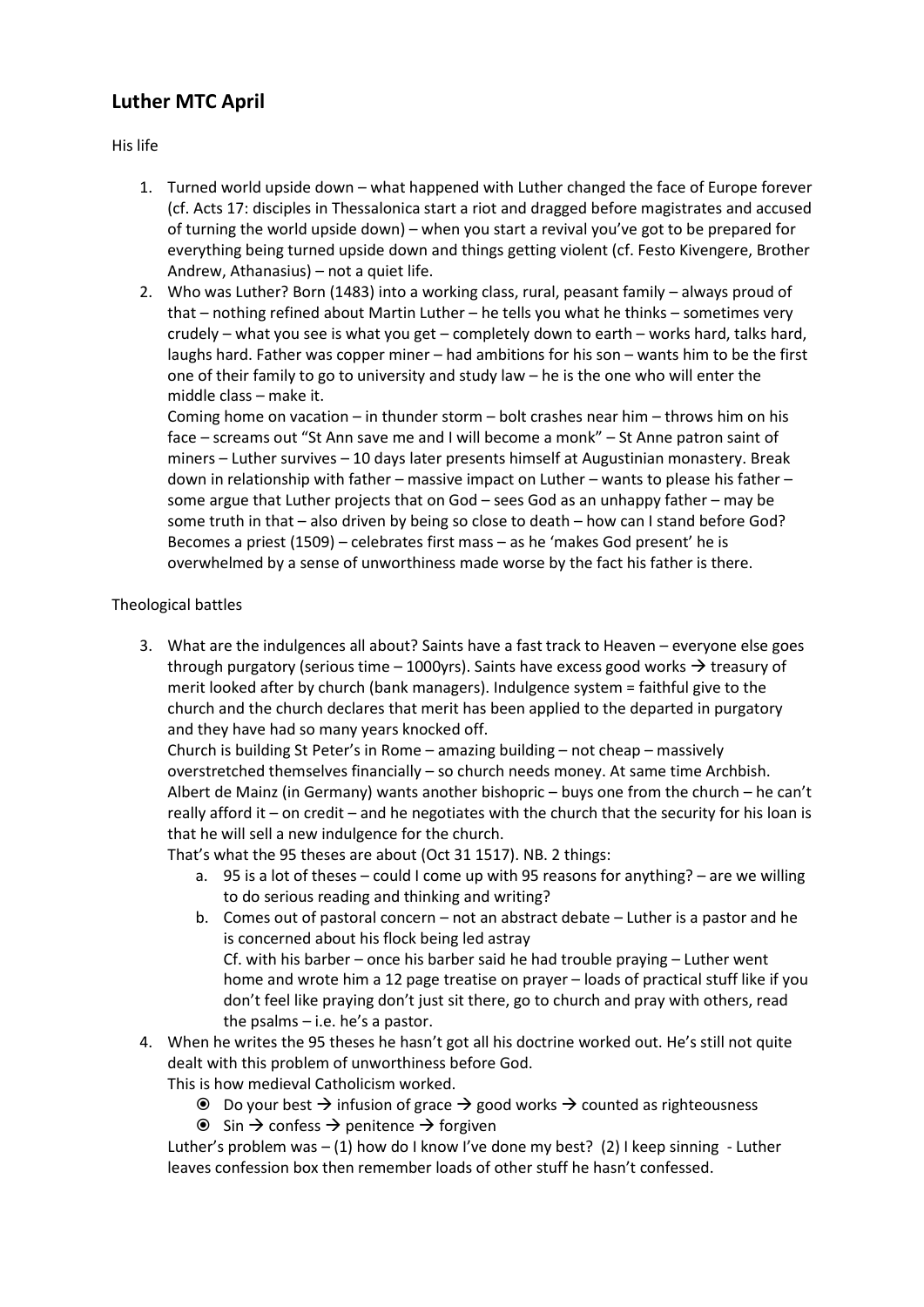Tormented – feels the wrath of God against him, he fasts, he prays, pilgrimages, later said "If ever a monk would get to heaven by his monkery it was I" – he totally did the religious thing – but no peace.

The great turning point comes as he's reading Romans – Rom. 1:17 – He had always read 'righteousness of God' as an attribute of God – as a threatening thing – then he suddenly saw that this was something *given* – from God – an alien righteousness. He saw it again in Romans 3, Philippians 3, saw it everywhere – we are clothed with the righteousness of Christ. So he says I am "at the same time righteous and a sinner."

- Who do we normally talk about as sinners?
- Who do we normally mean when we say someone is righteous?

Luther realised – as a saved person I am legally declared righteous though I remain a sinner in my being. The Holy Spirit begins to work on me but my righteousness is always an alien thing – in heaven – my righteousness is Christ. Even though the Spirit will begin to work good through me – even that good will be polluted by my sin and need atoning for – what gets me into the presence of God is only ever 100% the righteousness of Christ. Luther got a lot of stuff wrong, intemperate, anti-Semitic – he was not righteous. *But that was his point*: "Let us equip ourselves against the accusations of Satan with this and similar passages of Holy Scripture. If he says, "Thou shalt be damned," you tell him: "No, for I fly to Christ who gave Himself for my sins. In accusing me of being a damnable sinner, you are cutting your own throat, Satan. You are reminding me of God's fatherly goodness toward me, that He so loved the world that He gave His only-begotten Son that whosoever believeth in Him should not perish, but have everlasting life. In calling me a sinner, Satan, you really comfort me above measure." With such heavenly cunning we are to meet the devil's craft and put from us the memory of sin."

"By faith in Christ a person may gain such sure and sound comfort, that he need not fear the devil, sin, death, or any evil. "Sir Devil," he may say, "I am not afraid of you. I have a Friend whose name is Jesus Christ, in whom I believe. He has abolished the Law, condemned sin, vanquished death, and destroyed hell for me. He is bigger than you, Satan. He has licked you, and holds you down. You cannot hurt me." This is the faith that overcomes the devil."<sup>1</sup>

5. Catholic teaching did not like this idea of assurance. Thought it would lead to licence. They insisted the programme should be:

Sin  $\rightarrow$  confess  $\rightarrow$  penitence  $\rightarrow$  forgiven

Luther saw that this *didn't take sin seriously or grace seriously enough* – sins are not singular things an otherwise good person does, and grace is not just 'a bit of a clean-up' – we are dead and we need new life - Luther started studying and lecturing on baptism and made his great rediscovery...

- 6. Unity with Christ Rom 5: grace; then Rom. 6: shall we sin? No Why? *union with Christ* – died and risen – united with him. Catholic teaching – you need to keep coming back to the sacraments, the sacrifice of the mass to be forgiven; Luther - No – we are united with him.
- 7. Song of Songs 2:16 was the centre of Luther's gospel We have his righteousness, he has our sin, at marriage there is a change of identity declared but bride is still the same, not necessarily about our feelings but a change of status – one flesh. "Brother, you would like to feel God's favour as you feel your sin. But you are asking too much. Your righteousness rests on something much better than feelings. Wait and hope until it will be revealed to you in the Lord's own time. Don't go by your feelings, but go by the doctrine of faith, which pledges Christ to you."<sup>2</sup>

**.** 

<sup>&</sup>lt;sup>1</sup> These are quotes from Luther's brilliant [Commentary on Galatians.](http://www.iclnet.org/pub/resources/text/wittenberg/luther/gal/web/gal1-01.html)

<sup>2</sup> On Galatians 5:5 *ibid*.